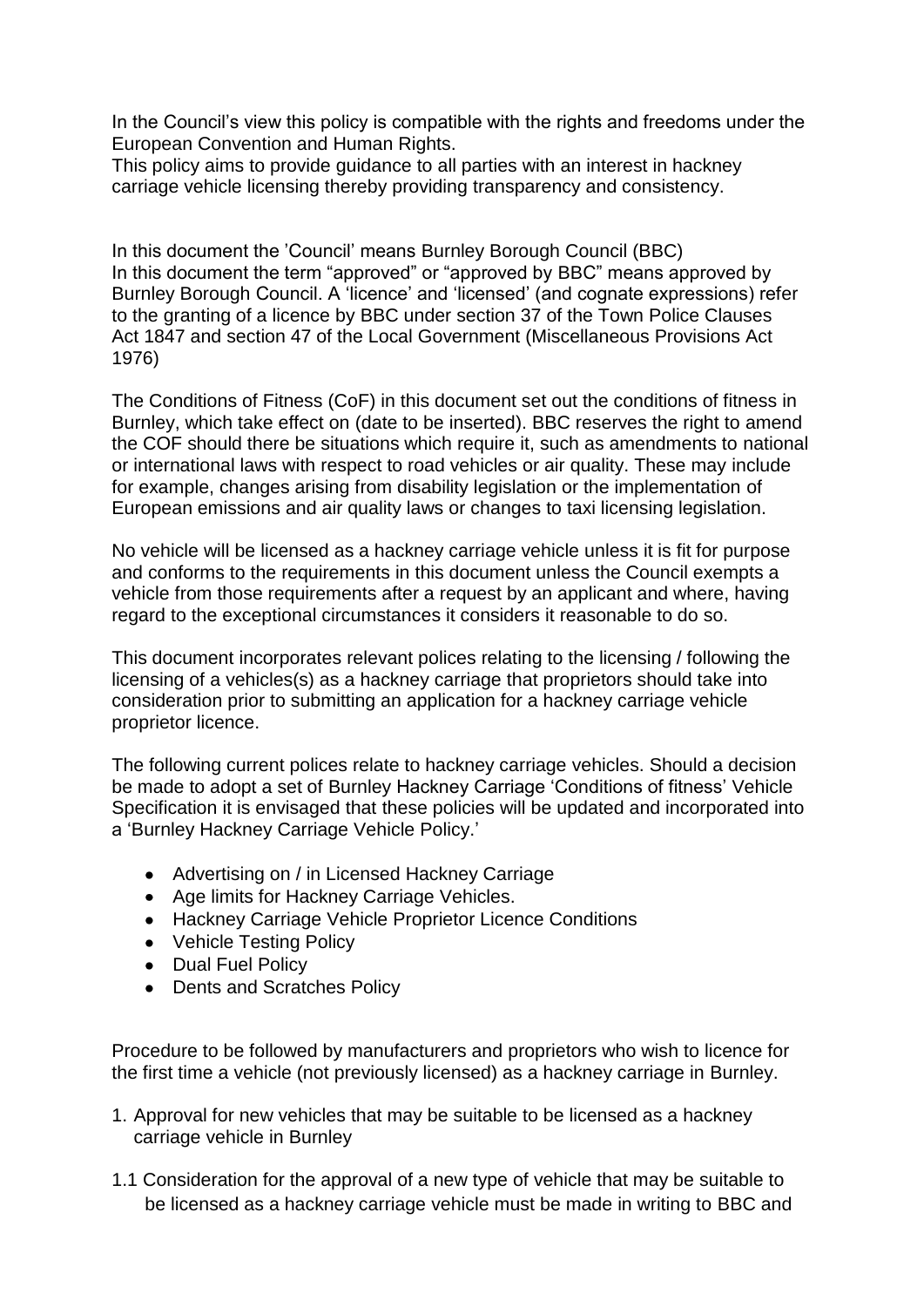must be accompanied by documentary evidence that it complies in all respects with the following;

- i. All respects of the requirements of the Motor Vehicle (Type Approval) Regulations 1980
- ii. The Motor Vehicle (Type Approval) Regulations (Great Britain 1984)
- iii. The Motor Vehicles (EC Type Approval) Regulations 1998 and with any further national or international legislation as may be applicable.
- iv. The Road Vehicles (Construction and Use) Regulations1 986 (C & U).
- v. All respects of British and European vehicle regulations and be "type approved" to the requirements of the M1 category of European Whole Type Approval Directive 2007/46/EC as amended.
- vi. Note: If a vehicle has not been "type approved" to the M1category (e.g. conversions) approved certification be provided that confirms that the specific vehicle meets the requirements of that category
- vii. The vehicle must be able to facilitate the carriage of disabled persons and of accommodating a disabled person in a wheelchair (as stipulated in section14 of CoF ) in the passenger compartment.
- 1.2 Maximum and minimum age of vehicles please refer to 3a of the CoF
- 1.3 Vehicles will be allocated an appointment date and time for an inspection to be carried out by BBC or their approved agent. If the vehicle conforms to the approved type a 'certificate of approval' will be issued by or on behalf of BBC.
- 1.4 Alterations and Modifications following vehicle approval inspection– a request in writing fully specifying the proposed alterations /modifications to the approved vehicle must be made in writing to BBC. Prior written approval from BBC for the specified alterations/modifications must be obtained prior to any work being carried out on the vehicle.
- 1.5 Renewal of vehicle licence –the approved vehicle may be renewed in line with the normal renewal application process.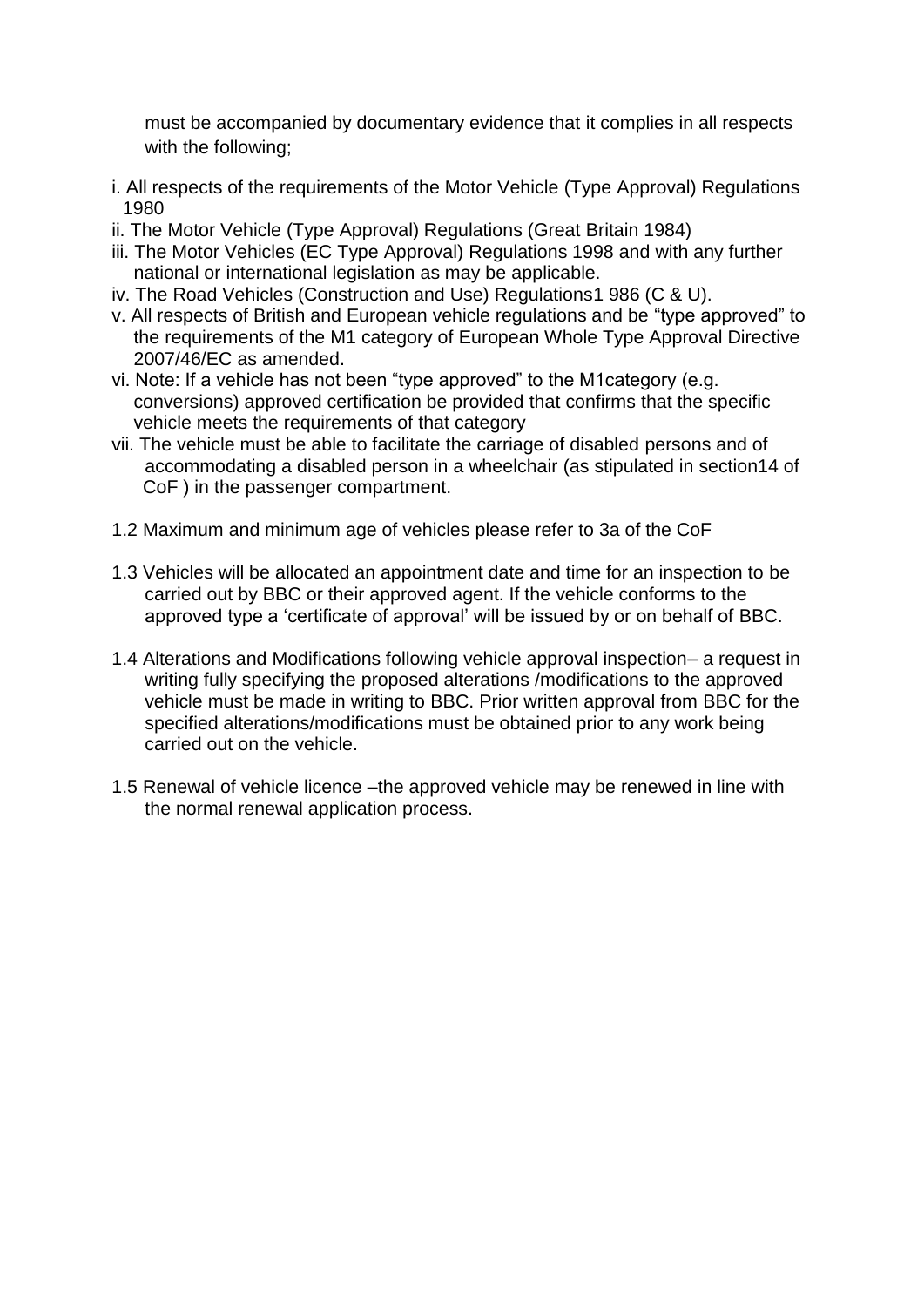## **Burnley Borough Council – Conditions of Fitness**

Index to terminology

\*Dft reference wheelchair – is the standard size set by DfT detailed within their 'Public Service Vehicle Accessibility regulations 2000 guidance \*\*Squab – refers to the seat cushion the passenger sits on. The measurement is taken from the centre of the seat cushion outwards into the vehicle to ensure enough distance between facing seats to accommodate a seated person (room for knees)

| <b>General construction</b> |                                                                                                                                                                                                                                      |  |
|-----------------------------|--------------------------------------------------------------------------------------------------------------------------------------------------------------------------------------------------------------------------------------|--|
| 1                           | The vehicle will comply with:                                                                                                                                                                                                        |  |
| a                           | All respects of the requirements of the Motor Vehicle (Type Approval)<br>Regulations 1980                                                                                                                                            |  |
| b                           | The Motor Vehicle (Type Approval) Regulations (Great Britain 1984)                                                                                                                                                                   |  |
| $\mathbf C$                 | The Motor Vehicles (EC Type Approval) Regulations 1998 and with any further<br>national or international legislation as may be applicable.                                                                                           |  |
| d                           | The Road Vehicles (Construction and Use) Regulations 1986 (C & U).                                                                                                                                                                   |  |
| $\mathbf e$                 | All respects of British and European vehicle regulations and be "type<br>approved" to the requirements of the M1 category of European Whole Type<br>Approval Directive 2007/46/EC as amended.                                        |  |
| $\mathsf{f}$                | Note: If a vehicle has not been "type approved" to the M1 category (e.g.<br>conversions) approved certification must be provided that confirming that the<br>specific vehicle meets the requirements of that category                |  |
| $\overline{2}$              | <b>Wheelchair Accessibility</b>                                                                                                                                                                                                      |  |
|                             | The vehicle must be able to facilitate the carriage of disabled persons and of<br>accommodating a disabled person in a *DfT reference wheelchair in the<br>passenger compartment                                                     |  |
| 3                           | <b>Maximum Age of Vehicles</b>                                                                                                                                                                                                       |  |
| a                           | The vehicle must comply with Burnley Borough Council age/ emissions policy.<br>(The Committee will give consideration to retention or amendment of the<br>current age policy and to the introduction of a suitable emissions policy) |  |
| 4                           | <b>Steering</b>                                                                                                                                                                                                                      |  |
| a                           | The steering wheel must be on the offside of the vehicle                                                                                                                                                                             |  |
| 5                           | <b>Modifications/Additional Equipment</b>                                                                                                                                                                                            |  |
| a                           | No equipment and or fittings, other than those approved may be attached to,<br>or carried on the inside or outside of, the vehicle                                                                                                   |  |
| b                           | No modifications may be carried out to the vehicle without prior written<br>approval of the Council. Written proposals for any vehicle modification should                                                                           |  |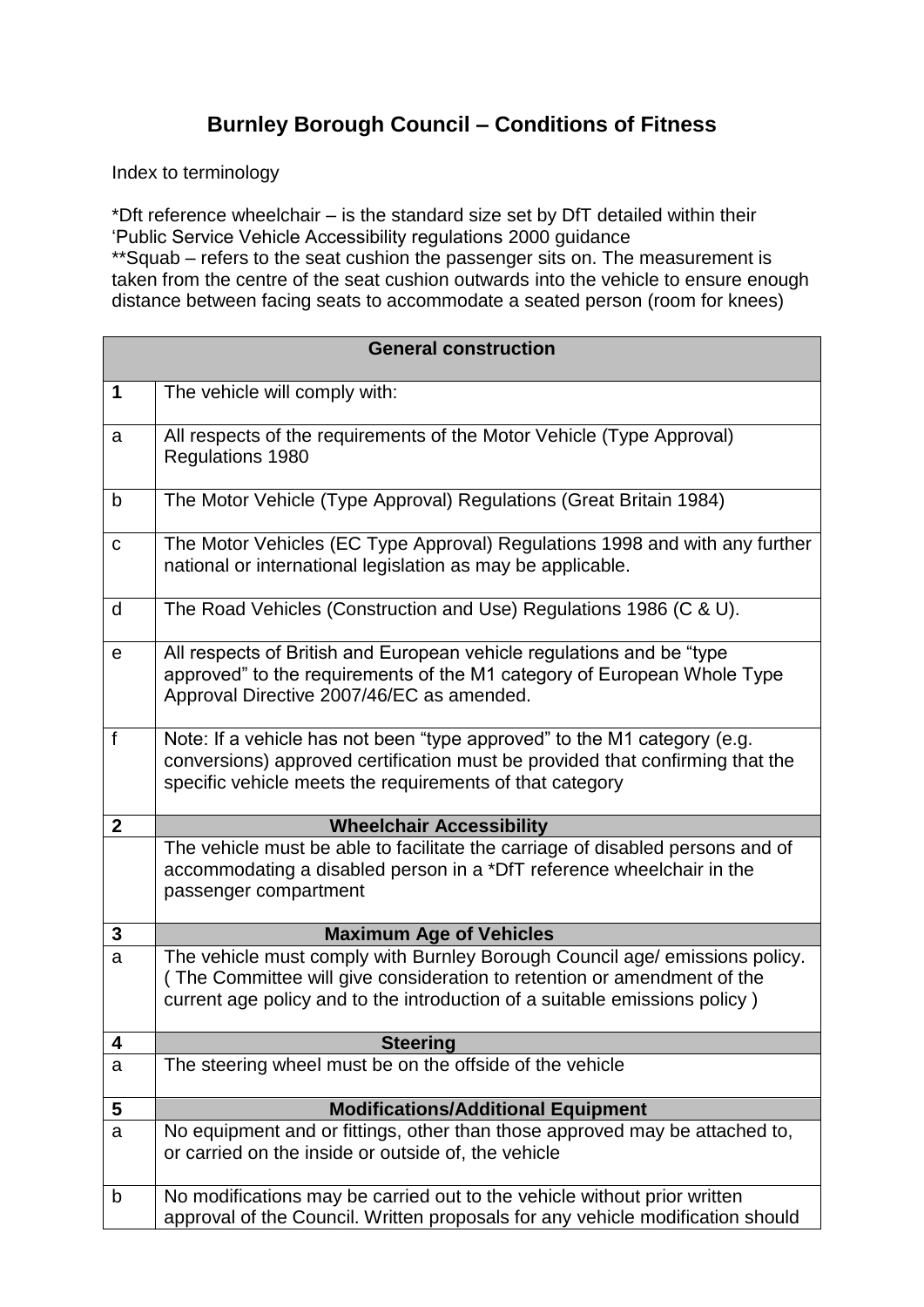|                | include appropriate information from the vehicle manufacturer that the<br>modification can be accomplished without compromising the vehicle<br>specification.                                                                                                                            |
|----------------|------------------------------------------------------------------------------------------------------------------------------------------------------------------------------------------------------------------------------------------------------------------------------------------|
| $\overline{7}$ | <b>Tyres</b>                                                                                                                                                                                                                                                                             |
| a              | Vehicles must have tyres that comply with the relevant legislation<br>Specifically, re-tread tyres must comply with BS AU 144E as amended and be<br>marked accordingly.                                                                                                                  |
| $\mathsf b$    | Tyres should be of the designated size, speed and weight rating for that make<br>and model of vehicle as prescribed by the vehicle manufacturer.                                                                                                                                         |
| 8              | <b>Brakes</b>                                                                                                                                                                                                                                                                            |
| a              | The vehicle must have an anti-lock braking system fitted.                                                                                                                                                                                                                                |
| 9              | <b>Interior Lighting</b>                                                                                                                                                                                                                                                                 |
| a              | The vehicle must be fitted with adequate lighting for the driver and passengers                                                                                                                                                                                                          |
| b              | The vehicle must be fitted with separate lighting controls for both passenger<br>and driver.                                                                                                                                                                                             |
| $\mathbf C$    | The vehicle passenger compartment will have an illuminated control switch<br>fitted, which is within reach of wheel chair passengers                                                                                                                                                     |
| d              | The vehicle should have lighting provided at floor level to each passenger<br>door, which is activated by the opening of the<br>Doors                                                                                                                                                    |
| 10             | <b>Electrical Equipment</b>                                                                                                                                                                                                                                                              |
| a              | Any additional electrical installation and/or after-market components, used<br>within the vehicle, must meet the requirements of the relevant Automotive<br>Electro Magnetic Compatibility (EMC) Directive, as amended, and be marked<br>accordingly.                                    |
| 11             | <b>Fuel Systems</b>                                                                                                                                                                                                                                                                      |
| a              | The vehicle must have a device provided whereby the supply of fuel to the<br>engine may be immediately cut off.                                                                                                                                                                          |
| $\mathsf b$    | If a manually operated device is fitted, the location together with the means of<br>operation and "off" position must be clearly marked on the outside of the<br>vehicle?<br>In the case of a vehicle fitted with an automatic inertia fuel cut off switch, no<br>markings are required. |
| $\mathbf C$    | Where the engine is powered by liquid petroleum gas (LPG), compressed<br>natural gas (CNG), liquid natural gas (LNG), petrol or any combination of<br>these fuels, the vehicle must be fitted with an automatic inertia fuel cut off<br>device.                                          |
| d              | The vehicle must have a manually operated fuel cut off device externally<br>mounted which is easily visible and readily accessible at all times from the<br>outside of the vehicle with its location and means of operation clearly marked                                               |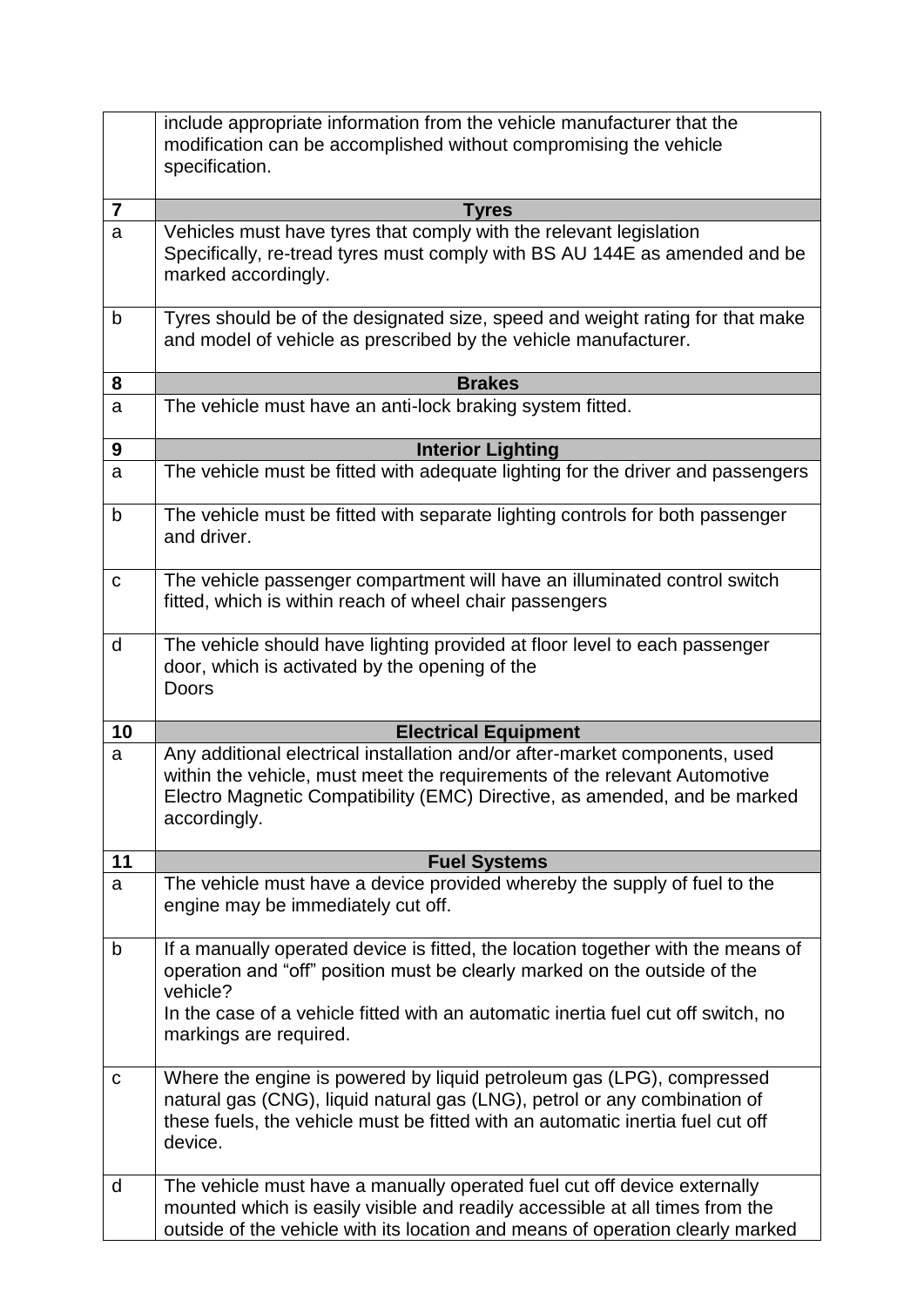| $\mathbf e$  | Where a conversion to LPG has been undertaken 'post' manufacturing the                                                                                            |
|--------------|-------------------------------------------------------------------------------------------------------------------------------------------------------------------|
|              | Council will only licence such vehicles where the applicant is able to produce<br>an LP Gas Association Conversion Certificate in relation to the vehicle. (photo |
|              | copies will not be accepted)                                                                                                                                      |
|              | In all cases any certificate of insurance produced in support of an application                                                                                   |
|              | must indicate that the vehicle is insured to run on LPG.                                                                                                          |
| 12           | <b>Exhaust Emission Standards</b>                                                                                                                                 |
| a            | When a vehicle is first licensed (including a replacement vehicle) it is expected                                                                                 |
|              | to meet (and maintain) the current or immediate previous Euro emission<br>standard. This standard must be maintained throughout the period that the               |
|              | specified vehicle is licensed.                                                                                                                                    |
|              |                                                                                                                                                                   |
| 13           | <b>Body</b>                                                                                                                                                       |
| a            | The body must be on the fixed head type with a partially glazed partition<br>separating the driver from the passenger                                             |
| b            | The overall length must not exceed 5 metres. This is essential for determining                                                                                    |
|              | the size of taxi ranks, other pickup points and for the free access and flow of                                                                                   |
|              | other vehicles.                                                                                                                                                   |
| 14           | <b>Facilities for the Disabled</b>                                                                                                                                |
| a            | Every taxi must be equipped to approved standards in order that wheelchair                                                                                        |
|              | passengers may be carried.                                                                                                                                        |
| $\mathsf b$  | The vehicle must have                                                                                                                                             |
|              | i. anchorages provided for wheelchair tie downs and the wheelchair passenger<br>restraint                                                                         |
|              | ii. anchorages that are either chassis or floor linked and capable of                                                                                             |
|              | withstanding approved dynamic or static tests                                                                                                                     |
|              | iii. anchorage restraints for wheelchair and occupant independent of each<br>other                                                                                |
|              | iv. anchorages provided for the safe stowage of a wheelchair when not in use,                                                                                     |
|              | whether folded or otherwise, if carried within the passenger compartment                                                                                          |
|              | v. anchorages and restraints designed so that they do not cause any danger                                                                                        |
|              | to other passengers                                                                                                                                               |
| $\mathbf C$  | The door and doorway must be so constructed as to permit an unrestricted                                                                                          |
|              | opening across the doorway of at least 75cm and have a minimum angle of a                                                                                         |
|              | hinged door when opened must be 90 degrees                                                                                                                        |
|              |                                                                                                                                                                   |
| d            | The clear height of the doorway must not be less than 1.2 metres                                                                                                  |
| e            | Grab handles must be placed at door entrances to assist the elderly and                                                                                           |
|              | disabled. All grab handles must be in a contrasting colour.                                                                                                       |
| $\mathsf{f}$ | The top of the tread for any entrance should normally be at floor level of the                                                                                    |
|              | passenger compartment and comply with the                                                                                                                         |
|              | following requirements:<br>i. be not more than 380mm from the ground, (measured at the centre of the                                                              |
|              | tread width)                                                                                                                                                      |
|              | ii. the surface shall be covered in a slip-resistance material have a band of                                                                                     |
|              | colour across the entire width of the edge which shall contrast with the                                                                                          |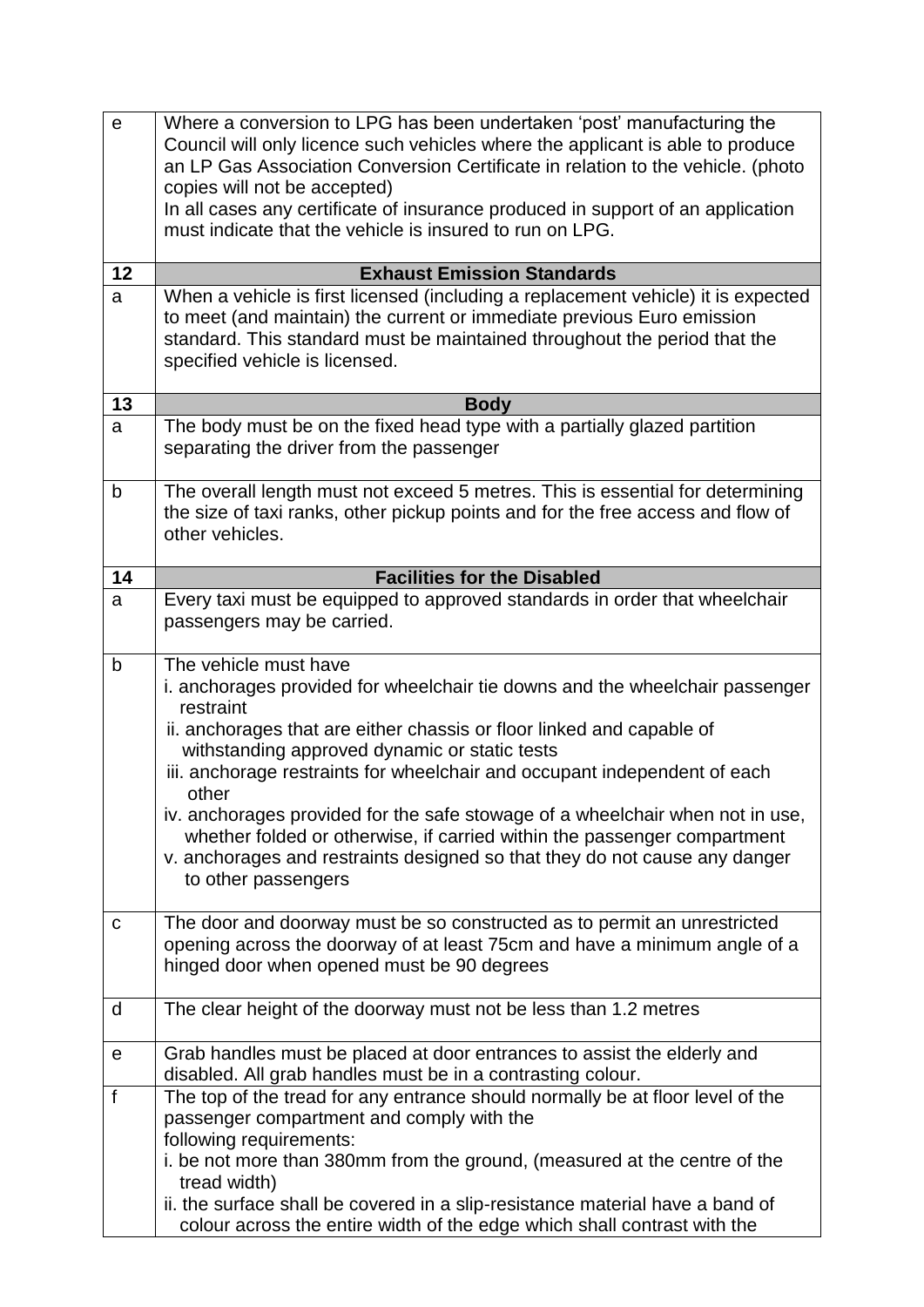|    | remainder of the tread and floor covering                                                                                                                                                                                                                                                                                                                                                                                                                                                                                                                                                                                                                                                                                                                                                                                                                                                                                                                                                                                                                |
|----|----------------------------------------------------------------------------------------------------------------------------------------------------------------------------------------------------------------------------------------------------------------------------------------------------------------------------------------------------------------------------------------------------------------------------------------------------------------------------------------------------------------------------------------------------------------------------------------------------------------------------------------------------------------------------------------------------------------------------------------------------------------------------------------------------------------------------------------------------------------------------------------------------------------------------------------------------------------------------------------------------------------------------------------------------------|
| g  | Should any entrance be more than 380mm from the ground, an external<br>interim step must be available when the associated passenger door is opened<br>and comply with the following requirements<br>i. not be more than 380mm in height from the ground, (measured at the centre<br>of the step width)<br>ii. be not less than 250mm deep<br>iii. the surface shall be covered in a slip-resistant material<br>iv. have a band of colour across its leading edge which shall contrast with the<br>remainder of the step and floor covering<br>v. not be capable of being operation whist the vehicle is in motion<br>vi. if automatic or powered be fitted with a safety device, which stops the<br>motion of the step if the step is subject to a reactive force not exceeding<br>150N in any direction if that motion could cause injury to the passenger<br>vii. can fold or retract so that it does not project beyond the side face of the<br>vehicle and the vehicle is not capable of being driven away unless the step<br>is folded or retracted |
| h  | Where seats are placed facing each other, there must be a minimum space of<br>42.5cm between any part of the front of a seat and any part of any other seat<br>which faces it, provided adequate foot room is maintained at floor level                                                                                                                                                                                                                                                                                                                                                                                                                                                                                                                                                                                                                                                                                                                                                                                                                  |
| i  | Where all seats are place facing to the front of the vehicle, there must be clear<br>space of at least 66cm in front of every part of<br>each **seat squab, measured along a horizontal plane at the centre of the<br>cushion                                                                                                                                                                                                                                                                                                                                                                                                                                                                                                                                                                                                                                                                                                                                                                                                                            |
|    | A ramp for the loading of a wheelchair and occupant, which is available at all<br>times for use, as a minimum, at the nearside passenger door. The ramp must<br>have a safety lip, be 70cm wide, as a minimum, and comprise a single non-slip<br>surface. It is desirable for this facility to be available at the offside passenger<br>door also. An adequate locking device must be fitted to ensure that the ramp<br>does not slip or tilt when in use. Provision must be made for the ramp to be<br>stowed safely away when not in use.                                                                                                                                                                                                                                                                                                                                                                                                                                                                                                              |
| 15 | <b>Passenger Comfort</b>                                                                                                                                                                                                                                                                                                                                                                                                                                                                                                                                                                                                                                                                                                                                                                                                                                                                                                                                                                                                                                 |
| a  | When fitted, occasional seats must be at least 40cm in width and the distance<br>from the back of the upholstery to the front edge of the seat must not be less<br>than 35.5cm                                                                                                                                                                                                                                                                                                                                                                                                                                                                                                                                                                                                                                                                                                                                                                                                                                                                           |
| b  | Occasional seats must be so arranged as to rise automatically when not in<br>use. They must be placed at least 4cm apart. When not in use, they must not<br>obstruct doorways.                                                                                                                                                                                                                                                                                                                                                                                                                                                                                                                                                                                                                                                                                                                                                                                                                                                                           |
| C  | Suitable means must be provided to assist persons to rise from the rear seat,<br>with particular attention to the needs of the elderly and disabled.                                                                                                                                                                                                                                                                                                                                                                                                                                                                                                                                                                                                                                                                                                                                                                                                                                                                                                     |
| d  | The rear seat dimensions must be adequate to carry the appropriate number<br>of adult passengers comfortably                                                                                                                                                                                                                                                                                                                                                                                                                                                                                                                                                                                                                                                                                                                                                                                                                                                                                                                                             |
| е  | Lap and diagonal seatbelts must be fitted on all seats (including rear facing<br>seats)                                                                                                                                                                                                                                                                                                                                                                                                                                                                                                                                                                                                                                                                                                                                                                                                                                                                                                                                                                  |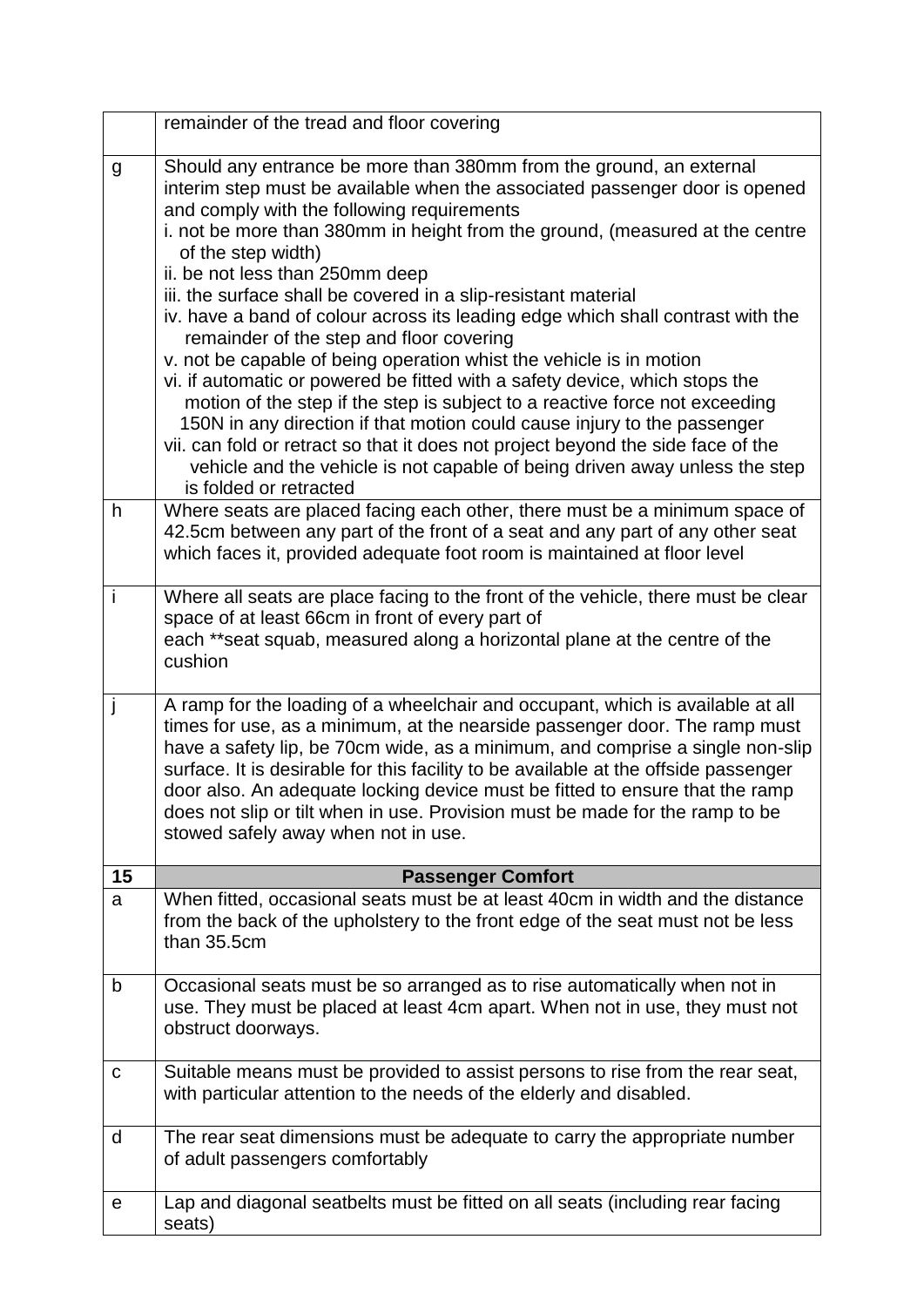| $\overline{f}$ | Head restraints must be fitted to all (forward and rear facing seats. The design<br>of headrests should maximise the rear sightedness for the driver when any of<br>the passenger seats are not occupied.                                                                                                                                                                                                                                                                                                                                                                                                                                                                                                                                                     |
|----------------|---------------------------------------------------------------------------------------------------------------------------------------------------------------------------------------------------------------------------------------------------------------------------------------------------------------------------------------------------------------------------------------------------------------------------------------------------------------------------------------------------------------------------------------------------------------------------------------------------------------------------------------------------------------------------------------------------------------------------------------------------------------|
| g              | An induction loop system (or equivalent) must be fitted.                                                                                                                                                                                                                                                                                                                                                                                                                                                                                                                                                                                                                                                                                                      |
| 16             | <b>Drivers Compartment</b>                                                                                                                                                                                                                                                                                                                                                                                                                                                                                                                                                                                                                                                                                                                                    |
| a              | The driver's compartment should be designed so that the driver has adequate<br>room, can easily reach, and quickly operate, the controls.                                                                                                                                                                                                                                                                                                                                                                                                                                                                                                                                                                                                                     |
| $\mathsf b$    | Controls should be placed to allow reasonable access to the driver's seat,<br>when centrally placed, and be properly protected from contact with luggage                                                                                                                                                                                                                                                                                                                                                                                                                                                                                                                                                                                                      |
| $\mathbf C$    | The vehicle must be provided with an approved means of communication<br>between the passenger and the driver. If a sliding<br>window is fitted on the glazed partition, the maximum width of the opening<br>must not exceed 11.5cm                                                                                                                                                                                                                                                                                                                                                                                                                                                                                                                            |
| d              | Where a single-piece partition is fitted, a facility must be provided for making<br>payment to the driver                                                                                                                                                                                                                                                                                                                                                                                                                                                                                                                                                                                                                                                     |
| е              | The headrests should maximise rear sightlines for the driver, when any of the<br>passenger seats are not occupied.                                                                                                                                                                                                                                                                                                                                                                                                                                                                                                                                                                                                                                            |
| $\mathsf f$    | The vehicle must have an adequate heating and ventilation system provided<br>for the driver and passengers and an independent control by the driver and for<br>the passengers all switches must be within easy reach of seated passengers,<br>including those in wheelchairs                                                                                                                                                                                                                                                                                                                                                                                                                                                                                  |
| 17             | <b>Driver Visibility</b>                                                                                                                                                                                                                                                                                                                                                                                                                                                                                                                                                                                                                                                                                                                                      |
| a              | The vehicle should be fitted with a single piece, full-width, rear window.                                                                                                                                                                                                                                                                                                                                                                                                                                                                                                                                                                                                                                                                                    |
| 18             | <b>Passenger Visibility</b>                                                                                                                                                                                                                                                                                                                                                                                                                                                                                                                                                                                                                                                                                                                                   |
| a              | The windows should maximise passenger visibility into and out of the vehicle.<br>The top of the window line for front and side windows, when measured<br>vertically to the top of the visible portion of the glass, must not be less than<br>780mm on any glass panel forward of or beside the seated passenger. The<br>vertical distance is to be measured through the E point as defined in Directive<br>77/649/EEC, from the top of the uncompressed rear forward facing passenger<br>seat cushion to the first point of totally obscured glass. Manufacturers are to<br>declare conformity to this condition by way of a drawing.<br>The bottom of the window area in the passenger compartment must be<br>available for opening by the seated passenger. |
| $\mathsf b$    | Windows must permit maximum visibility into and out of the vehicle. They must<br>have a light no more than 25% tint value                                                                                                                                                                                                                                                                                                                                                                                                                                                                                                                                                                                                                                     |
| $\mathbf C$    |                                                                                                                                                                                                                                                                                                                                                                                                                                                                                                                                                                                                                                                                                                                                                               |
|                | Windows must be capable of being opened easily by passengers, including<br>those in wheelchairs, when seated. The control for opening a window must be<br>clearly identified to prevent being mistaken for any other control                                                                                                                                                                                                                                                                                                                                                                                                                                                                                                                                  |